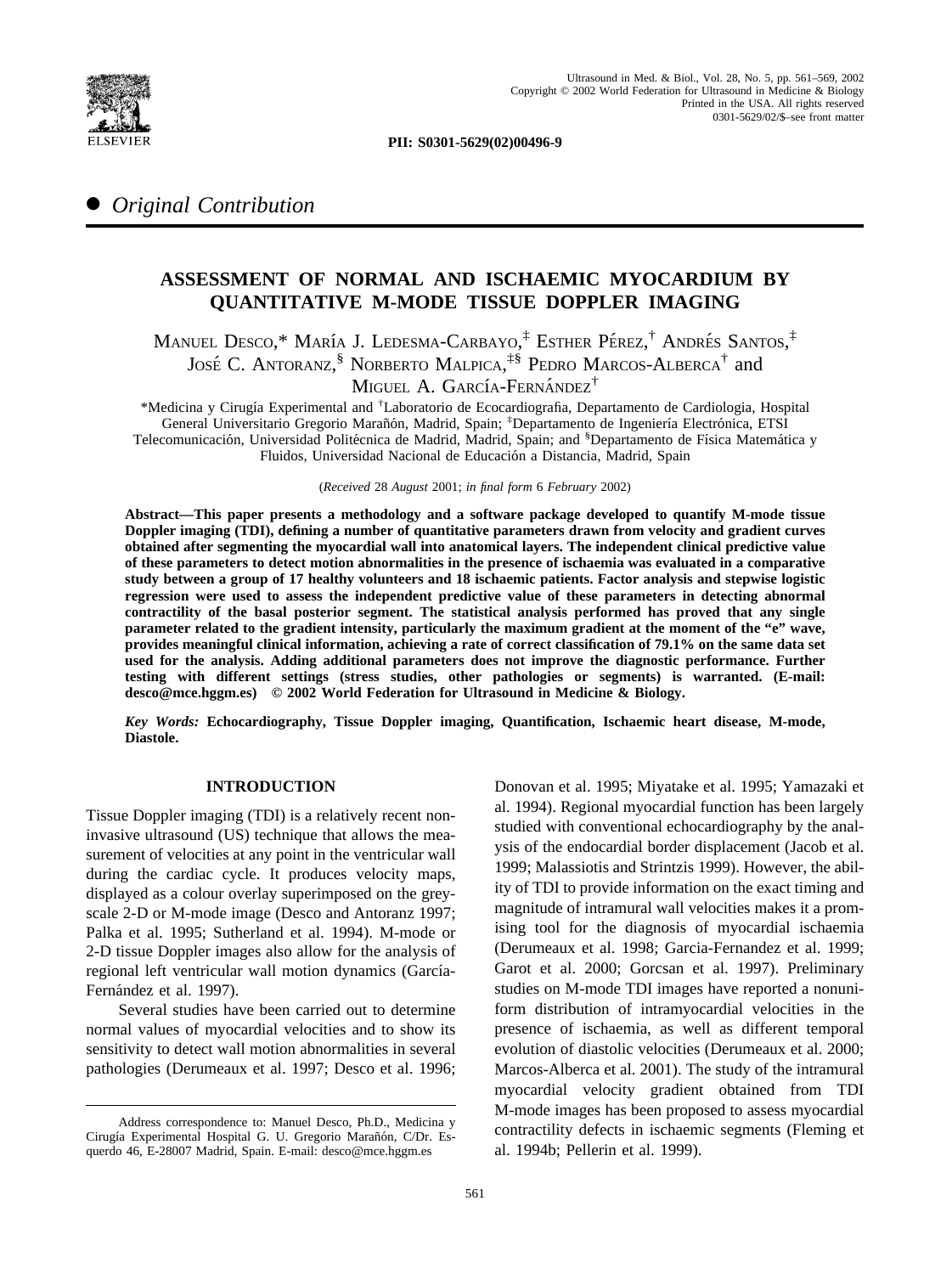However, clinical interpretation of the results is not straightforward. Regional quantitative analysis is required to detect subtle intramyocardial motion abnormalities that cannot be evaluated by visual analysis. Although, today, commercial scanners include analysis software with basic quantification tools to assess heart wall dynamics, more sophisticated processing and quantification tools are still required.

Quantitative analysis of intramyocardial layers seems well-suited to the well-known functional diversity of the subepicardial and subendocardial regions in different heart pathologies (Gallagher et al. 1982, 1985). Previous studies (Sabbah et al. 1981) proved that the subendocardium undergoes greater thickening and shortening than the epicardium; Sagar and colleagues found functional changes in the epi- and endocardium layers during ischaemia (Sagar et al. 1987). Myocardial gradient has been reported to be a good indicator of contractility defects in ischaemic segments (Garot et al. 1999; Pellerin et al. 1999). Other alternatives to evaluate myocardial contraction on Mmode grey-scale images have been explored, such as myocardial wall thickening and thinning (Guth et al. 1984; Jamal et al. 2001) obtained as the ratio between systole and diastole wall width.

One of the goals of quantitative analysis of complex dynamic studies is to generate simple indexes that are easier to interpret and to report than the whole set of images and curves. For this reason, it seems interesting to draw simple quantitative parameters from TDI information.

This paper presents a methodology and a software package developed to quantify M-mode TDI images, defining a number of quantitative parameters drawn from velocity and gradient curves obtained after segmenting the myocardial wall into anatomical layers.

The independent clinical predictive value of these parameters to detect motion abnormalities in the presence of ischaemia was evaluated in a comparative study between a group of healthy volunteers and patients with ischaemia.

# **MATERIALS AND METHODS**

## *Image processing*

According to a methodology previously described (Desco et al. 1996; Ledesma-Carbayo et al. 2000), the quantification procedure followed consists of:

- 1. Image acquisition of the M-mode TDI images;
- 2. colour decoding to extract the velocity values from colour TDI images;
- 3. image preprocessing (noise reduction and artefact removal);
- 4. definition of anatomical regions;
- 5. quantitative analysis.

These steps are described in detail in the following sections.

*Image acquisition.* Quantitative analysis of the TDI studies requires a meticulous protocol to acquire the images. Depending on the particular wall segment under study, the transducer position and M-mode scan line should be carefully located to scan perpendicularly the myocardial wall, avoiding subvalvular structures. Gain settings must assure a correct view of a conventional grey-scale image, with the focus placed in the myocardial wall. Doppler gain should be adjusted as to provide the largest span avoiding aliasing and artefacts from subvalvular structures. Some scanners allow mixing the grey-scale image with the colour TDI image, varying the transparency. This feature must be turned off to make sure that every colour in the image corresponds to only one velocity value, as required for a proper colour decoding. The acquisition of several cycles (two to five) is recommended to be able to reduce noise by cycle averaging.

*Colour decoding.* Most scanners used in cardiology export colour Doppler studies as true colour images with a colour overlay over a grey-scale image. Velocity information is coded through a colour table, usually displayed on the screen. Unfortunately, even standard image formats such as DICOM do not usually include the look-up table (LUT), which must be provided externally or calculated from the image itself by using the on-screen calibration bar. Special care should be taken when LUTs are nonlinearly compressed or expanded.

The effect of this nonlinearity on the accuracy of the quantification is difficult to assess. Analysis of images of a rotating phantom, as described in Fleming et al. (1994a), yields different degrees of accuracy depending on the particular colour table used. According to this, the use of strongly nonlinear LUTs should be disregarded, because the accuracy cannot be guaranteed and is not constant along the whole velocity span (Madrigal 2000; Santos et al. 2001).

*Image preprocessing.* Accuracy and precision have been characterised experimentally in TDI images using a rotating phantom (Santos et al. 2001) moving at a controlled velocity. The results showed two independent sources of error: a quasi-Gaussian (slightly leptokurtic distribution) noise with an SD of 2% of the velocity span and some artefacts or black spots, characterised as shot noise of higher amplitude.

The existence of these small black spots, which do not actually correspond to low velocities, is a very com-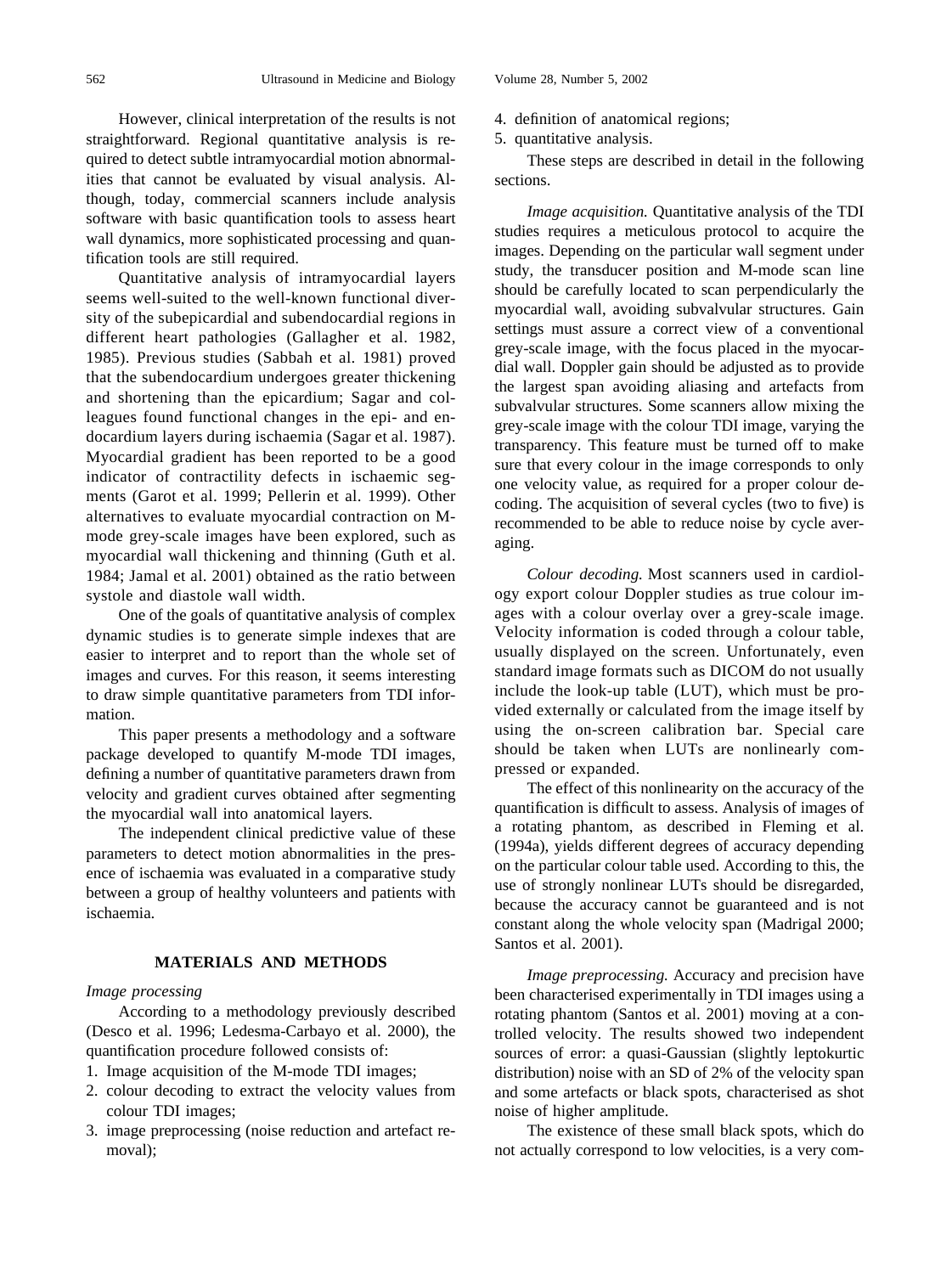

Fig. 1. Image enhancement obtained with the selective median filter (kernel size  $11 \times 11$ ). Left = original image, right = filtered image. Zoomed regions are shown to better see the difference.

mon artefact in TDI imaging. It degrades noticeably the quality of quantitative data and curves drawn from the images. To overcome this problem, we make use of a selective median filtering algorithm that fills these black spots without altering the remaining valid pixels.

Other authors have used median filtering for noise suppression in US images (Loupas et al. 1989). Our approach consisted in filtering only those pixels where the artefacts are present, and not modifying the signal level at other points. Artefacts are identified as those areas, of the appropriate size (1 to 4 mm, that translates into 2 to 8 pixels, depending on the spatial resolution used), where the difference between the original and the median-filtered images is higher than a threshold obtained from the random noise distribution as twice the SD ( $2\sigma$ ). The procedure followed consists of 1. calculating a median filtered version of the original image with adjustable kernel size depending on spatial and temporal resolution, usually between  $5 \times 5$  and  $11 \times 11$  pixels; 2. computing the difference between the filtered version and the original image; 3. replacing by the filtered values all those points in the original image where the difference is higher than  $2\sigma$ . Figure 1 shows an example of an image before and after applying the filter.

Another preprocessing step that can further improve signal-to-noise ratio (SNR) is the average of two or three cycles, provided the heart rate is regular and all the cycles show good quality. The procedure uses the ECG signal as a reference, and the averaging algorithm takes into account only those pixels with a velocity above a certain threshold; thus, avoiding the effect of possible residual black spots.

*Definition of anatomical regions.* Before performing the quantitative analysis, the cardiac wall is segmented into



Fig. 2. Anatomical ROIs definition. Grey-scale image (left) is used to define the endocardial and epicardial limits. The cardiac wall is divided into three layers to be studied separately. Segmentation is exported to the TDI image (right).

parallel layers. Some totally automatic methods have been proposed to define the myocardium borders either on greylevel images (Unser et al. 1989) or using combined TDI and grey-level data (Rabben et al. 2000). Because totally automatic methods are not fully reliable, our approach has been to develop an assisted interactive drawing tool that provides adequate reliability and repeatability for clinical studies. It allows for a fast and accurate identification of the cardiac wall borders with minimum user interaction, using spline interpolation (Unser 1999). Some scanners have the capability of providing both TDI and grey-scale images simultaneously; in this case, both images can be used to define the borders. Usually, wall limits are more easily identified on the grey-scale image, especially the epicardial border, as shown in Fig. 2.

After the endocardial and epicardial limits are defined, the wall is automatically divided into a number of parallel layers (usually three) of equal thickness.

*Quantitative analysis.* For each of the myocardial anatomical layers defined, mean velocity is calculated and plotted against time (Fig. 3).

The program also calculates the transmural velocity gradient, which represents the unitary spatial rate of velocity change across the wall:

Velocity gradient = 
$$
\frac{-dW}{dt} \cdot \frac{1}{W}
$$
, (1)

where *W* represents wall thickness.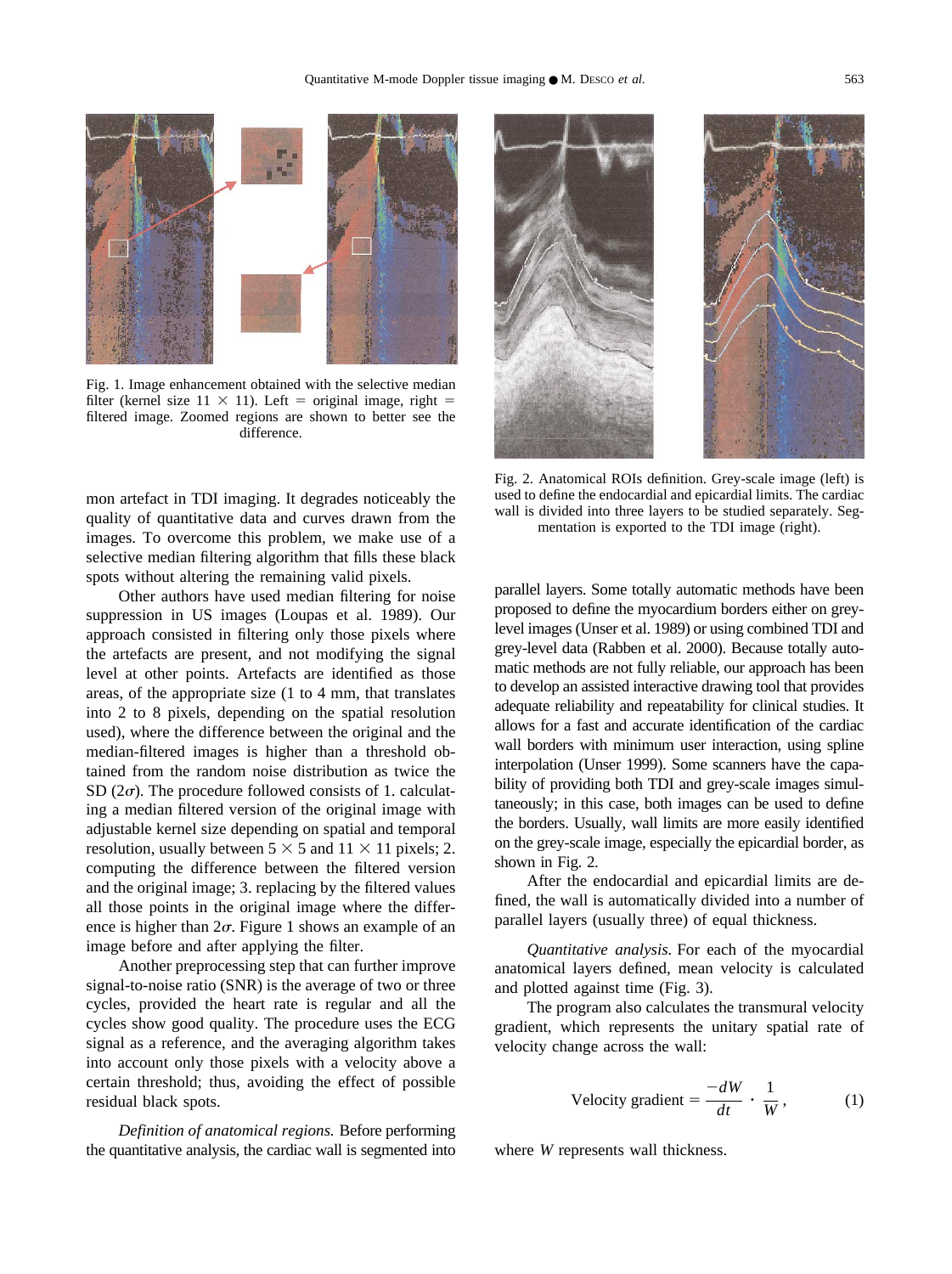

Fig. 3. Example of time curves from a healthy patient. Top, Velocity in the three layers; bottom, velocity gradient. The two diastolic components ("e" wave around 450 ms and "a" wave at 750 ms) can be clearly seen. ECG trace plotted at bottom.

Different approaches have been proposed to obtain this measurement. Fleming and colleagues (Fleming et al. 1994b) fitted a straight line to the velocity values, assuming a linear variation of the velocity across the myocardium.

In this work, we follow the approach proposed by Uematsu and colleagues (Uematsu et al. 1995) that simply uses the difference in myocardial velocity between endocardium and epicardium, divided by the myocardial wall thickness; this procedure also assumes linearity across the myocardium, to some extent.

Velocity gradient = 
$$
(V_{\text{endo}} - V_{\text{epi}})/W
$$
, (2)

where  $V_{\text{endo}}$  and  $V_{\text{epi}}$  represent endocardium and epicardium velocities and *W* represents wall thickness.

From the velocity and gradient curves, several timeand amplitude-related parameters are automatically calculated, as detailed below (Fig. 4). They are grouped as "systole," "diastole" and "cycle" parameters.



Fig. 4. Diagram of the proposed parameters in a model curve.

Systole parameters:

- Maximum and average curve values  $(SV_{\text{max}}, SV_{\text{ave}});$
- Time from R wave to systole maximum (TSV);
- Systole relaxation time (SRT), defined as the time interval from the beginning of the cycle to the first zero-crossing after the systolic peak value. This parameter is only computed for the velocity curves.

Diastole parameters:

- Maximum values at early diastole  $(DV_e)$  and late diastole  $(DV_a)$ , corresponding respectively to the "e" and "a" waves (see Fig 3);
- Time to early and late maxima  $(TD_{\rho}, TD_{a})$ .

Cycle parameters: these parameters are obtained by correlating the time curves with two periodic template functions; a pulse that models the ideal mechanical systole (spanning from the R-wave to the moment of maximum systolic contraction) and a sinusoid of frequency equal to the heart rate that represents the first harmonic of the signal.

- Two parameters are obtained from the cross correlation analysis with the pulse function: maximum cross correlation coefficient (CC) and time delay (TD), defined as the time shift at which maximum correlation is achieved.
- Amplitude (HA) and phase (HP) of the first harmonic, calculated by Fourier decomposition.

These parameters are similar to others previously proposed for integrated backscatter studies (Fitzgerald et al. 1987; Milunski et al. 1989; Sagar et al. 1987; Schecter et al. 1996).

# *Experimental setting*

A validation protocol was designed to analyse if the different parameters obtained show significant changes in ischaemic patients and to determine which ones may show independent predictive value in the assessment of coronary heart disease.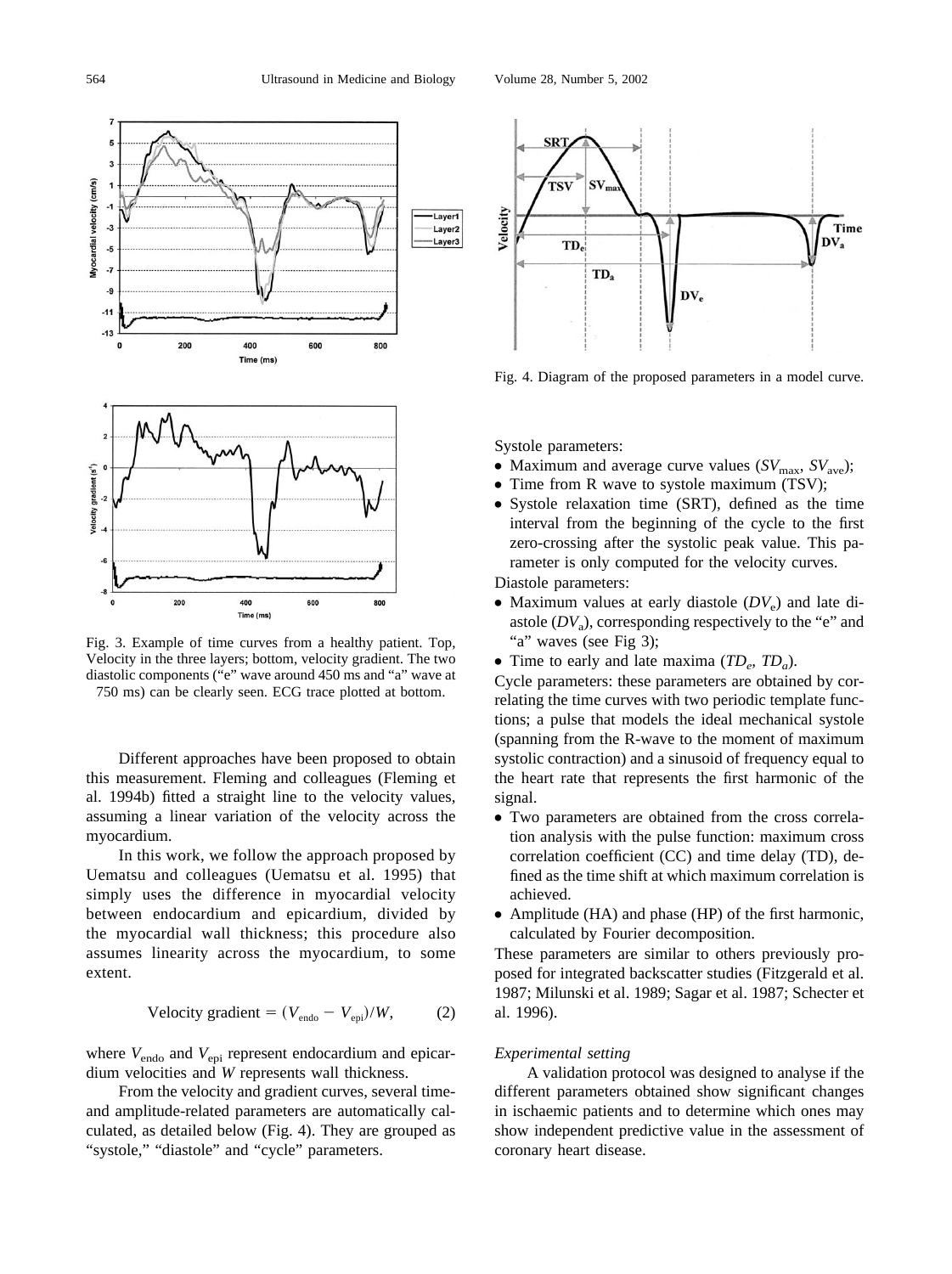TDI studies were obtained with a Siemens–Acuson<sup>®</sup> Sequoia scanner (Mountain View, CA) equipped with a phased-array 3.5-MHz and tissue Doppler imaging (TDI) protocol. Both colour TDI and grey-scale M-mode images were acquired and transferred to a PC in DICOM format. Images were analysed with an experimental software package that integrates all the procedures described above.

Data from the left ventricle basal posterior segment were acquired at rest from a parasternal long-axis view, according to the methodology described above. The study included 25 subjects grouped into two groups matched in age ranges: 17 healthy volunteers without any previous history of cardiovascular disease (age range 30 to 80 years old, 14 men) and 18 ischaemic patients (age range 30 to 79 years old, 4 men) with documented abnormal contractility (hipokinesia or akinesia) of basal posterior segments. Dis-synergy of this segment was assessed by stress echocardiography, evaluated by expert cardiologists. Scarring tissue was discarded, making sure that end-diastolic wall thickness was greater than 6 mm. Velocity and transmural gradient waveforms from three myocardial layers were obtained and analysed with the methodology proposed.

In this study, the ventricular wall was segmented into three layers, which roughly correspond to the endocardium, mesocardium and epicardium.

# *Statistical analysis*

Univariate statistical analysis was performed on the basis of Student's *t*-tests, after checking normality of the data. No attempt to correct significance for multiple comparisons has been made because the strong association between many of the variables makes it difficult to estimate a proper number of degrees of freedom. Due to the high number of correlated variables, a reduction in dimensionality is advisable to identify a subset of reasonably independent parameters. To this end, a factorial analysis (principal components method with varimax rotation) was carried out on the variables that showed an individual significance better than  $p < 0.05$ . Finally, the joint predictive value of these parameters was assessed by means of stepwise logistic regression analysis. In all the multivariate procedures, model stability was carefully tested through jackknifing, randomly taking out 15% of the data in at least five different runs, always obtaining similar results. All the statistical procedures were performed with the SPSS version 10.0 (SPSS Inc., Chicago, IL) package.

## **RESULTS**

#### *Waveforms*

An example of the velocity and gradient waveforms is presented in Fig. 3. A positive systolic lobe corresponding to the contraction wave is followed by a morphologically complex diastolic phase. An initial diastolic negative excursion follows the T wave of the ECG and the isovolumetric relaxation time, corresponding to the rapid filling period of the left ventricular cavity, after mitral valve opening. This first negative dominant wave of left ventricular relaxation coincides with the early wave (E wave) of the transmitral pulsed Doppler profile and, therefore, we designate it as diastolic "e" wave. A period without left ventricular wall motion follows, corresponding to diastasis. A second diastolic wave appears after the P wave of the ECG. This second wave is due to the late myocardial wall relaxation that follows mechanical contraction of left atrium. This contraction increases the pressure gradient between the left atrium and the left ventriculum, increasing the transmitral blood flow and forcing the myocardial wall to expand outwards during the late period of diastole. This late wave in the TDI curve is coincident with the A wave of the transmitral pulsed Doppler inflow and, therefore, we designate it as "a" wave.

#### *Univariate analysis*

From these curves, all the parameters described were obtained. Table 1 contains the results of the univariate statistical analysis, indicating the mean value and SD for each patient group (healthy and ischaemic) and the *p* value of each individual comparison. As can be observed, significance is clustered around gradient parameters ( $SV<sub>max</sub>$ ,  $SV<sub>ave</sub>$ ,  $DV<sub>e</sub>$ ,  $TD<sub>a</sub>$ ), and most systolic and diastolic layer velocity parameters are nonsignificant (except endocardium  $DV_e$ ). Regarding cycle parameters, some values from cross-correlation and harmonic analysis show significant differences (mainly endocardium and epicardium CC and TD and HA of endocardium velocity and gradient).

#### *Multivariate analysis*

Results of the factorial analysis, intended to identify subsets of independent variables, are shown in Table 2. Three principal components were obtained: the first one includes the gradient variables  $(SV_e, HA, SV_{ave}, SV_{max})$ , the second one groups the CC parameter for the three layers and the third one includes the endo- and epicardial TD.

This analysis allowed us to select three variables for further processing, each one representative of each principal component: gradient  $SV_e$ , mesocardial CC and epicardial *TD*.

The stepwise logistic regression only introduced one variable with independent predictive value in the model: the gradient "e" wave maximum value  $(V_e)$ . With this only variable, the classification success rate reached 79.1% (sensitivity 82.6%, specificity 76.0%).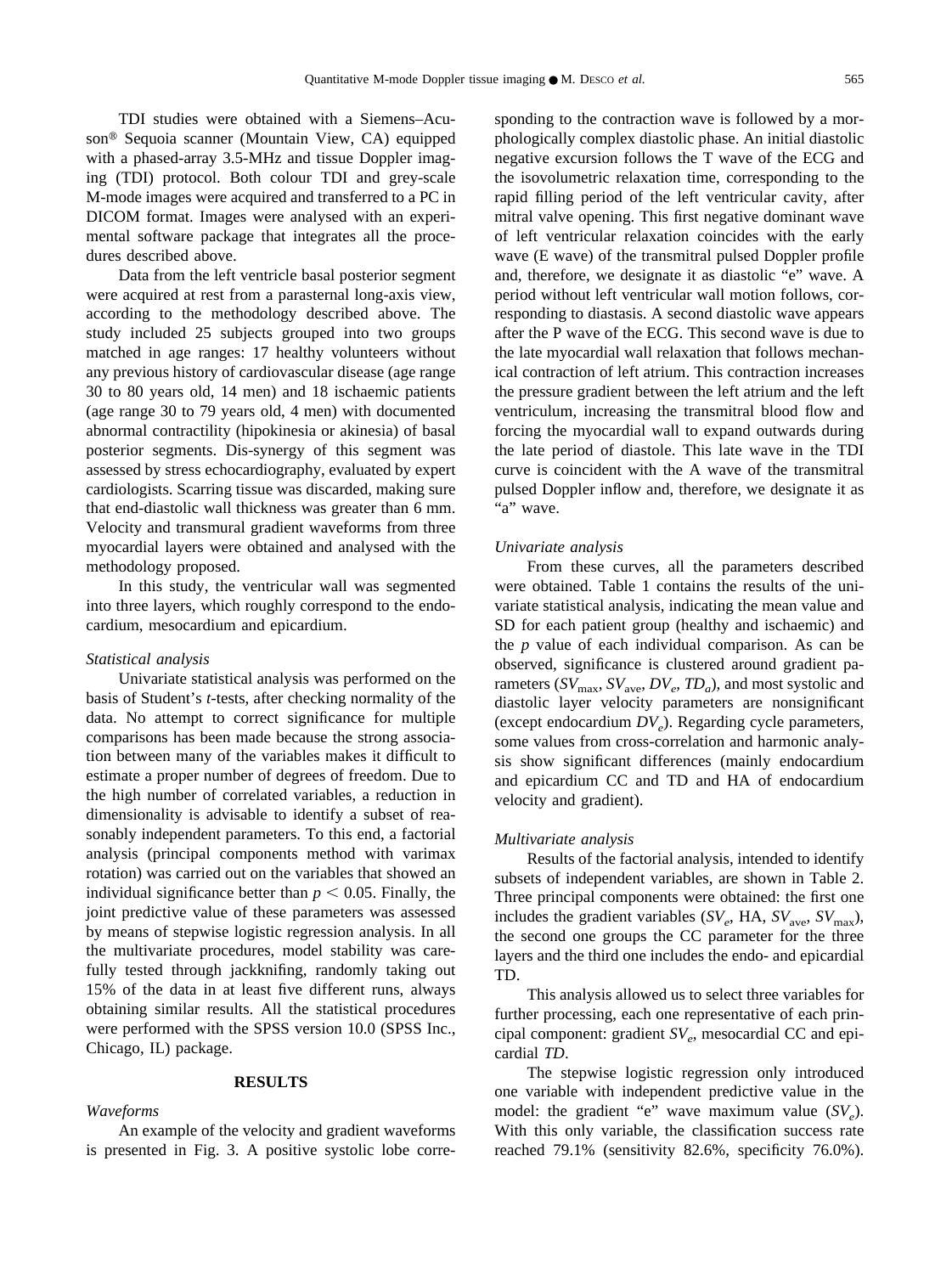|                   |          | Endocardium velocity |             | Mesocardium velocity |          |         | Epicardium velocity |          |         | Gradient         |          |         |                  |
|-------------------|----------|----------------------|-------------|----------------------|----------|---------|---------------------|----------|---------|------------------|----------|---------|------------------|
|                   |          | Mean                 | (SD)        | $\boldsymbol{p}$     | Mean     | (SD)    | $\boldsymbol{p}$    | Mean     | (SD)    | $\boldsymbol{p}$ | Mean     | (SD)    | $\boldsymbol{p}$ |
|                   | Ischemic | 3.973                | (1.694)     | 0.163                | 4.133    | (1.618) | 0.849               | 3.461    | (1.537) | 0.524            | 2.177    | (1.722) | $0.002*$         |
| $SV_{\rm max}$    | Normal   | 4.683                | (1.192)     |                      | 4.039    | (1.216) |                     | 3.171    | (1.074) |                  | 4.112    | (1.683) |                  |
| $SV_{\text{ave}}$ | Ischemic | 1.811                | (0.967)     | 0.372                | 1.849    | (0.961) | 0.764               | 1.540    | (0.826) | 0.118            | 0.347    | (0.851) | 0.000            |
|                   | Normal   | 2.054                | (0.547)     |                      | 1.768    | (0.566) |                     | 1.176    | (0.450) |                  | 1.355    | (0.587) |                  |
| <b>TSV</b>        | Ischemic | 0.176                | (0.056)     | 0.270                | 0.210    | (0.088) | 0.552               | 0.173    | (0.060) | 0.512            | 0.229    | (0.148) | 0.325            |
|                   | Normal   | 0.199                | (0.063)     |                      | 0.226    | (0.073) |                     | 0.186    | (0.057) |                  | 0.188    | (0.087) |                  |
| <b>SRT</b>        | Ischemic | 0.446                | (0.096)     | 0.555                | 0.437    | (0.100) | 0.515               | 0.423    | (0.094) | 0.651            |          |         |                  |
|                   | Normal   | 0.461                |             |                      | 0.455    | (0.054) |                     | 0.435    | (0.054) |                  |          |         |                  |
|                   |          | $-6.171*$            | (0.052)     | $0.008*$             | $-5.307$ |         | 0.068               | $-4.041$ |         | 0.750            | $-3.854$ | (3.194) | $0.002*$         |
| $DV_{\rm e}$      | Ischemic |                      | $(3.289)*$  |                      |          | (2.898) |                     |          | (1.945) |                  |          |         |                  |
|                   | Normal   | $-9.242*$            | $(3.191)^*$ |                      | $-7.106$ | (2.731) |                     | $-4.238$ | (1.651) |                  | $-7.831$ | (3.682) |                  |
| $TD_e$            | Ischemic | 0.551                | (0.094)     | 0.241                | 0.550    | (0.097) | 0.274               | 0.542    | (0.091) | 0.221            | 0.559    | (0.099) | 0.390            |
|                   | Normal   | 0.583                | (0.063)     |                      | 0.582    | (0.069) |                     | 0.573    | (0.051) |                  | 0.584    | (0.064) |                  |
| $DV_a$            | Ischemic | $-3.436$             | (2.283)     | 0.233                | $-2.969$ | (1.996) | 0.430               | $-2.328$ | (1.479) | 0.818            | $-2.683$ | (2.291) | 0.073            |
|                   | Normal   | $-4.424$             | (2.531)     |                      | $-3.511$ | (2.010) |                     | $-2.461$ | (1.893) |                  | $-4.011$ | (1.925) |                  |
| $TD_a$            | Ischemic | 0.943                | (0.073)     | 0.253                | 0.944    | (0.080) | 0.197               | 0.933    | (0.085) | 0.369            | 0.963    | (0.036) | $0.016*$         |
|                   | Normal   | 0.916                | (0.063)     |                      | 0.913    | (0.057) |                     | 0.910    | (0.060) |                  | 0.919    | (0.064) |                  |
| CC                | Ischemic | 0.774                | (0.068)     | $0.001*$             | 0.752    | (0.068) | $0.033*$            | 0.761    | (0.072) | $0.005*$         | 0.595    | (0.179) | 0.417            |
|                   | Normal   | 0.712                | (0.028)     |                      | 0.711    | (0.038) |                     | 0.691    | (0.063) |                  | 0.636    | (0.109) |                  |
| TD                | Ischemic | $-0.039$             | (0.041)     | $0.027*$             | $-0.029$ | (0.048) | 0.513               | $-0.023$ | (0.052) | $0.016*$         | $-0.105$ | (0.134) | 0.072            |
|                   | Normal   | $-0.010$             | (0.033)     |                      | $-0.016$ | (0.063) |                     | 0.016    | (0.035) |                  | $-0.042$ | (0.036) |                  |
| HA                | Ischemic | 1.097                | (0.438)     | $0.012*$             | 1.066    | (0.492) | 0.191               | 0.914    | (0.463) | 0.988            | 0.417    | (0.222) | $0.000*$         |
|                   | Normal   | 1.465                | (0.377)     |                      | 1.268    | (0.396) |                     | 0.912    | (0.319) |                  | 0.866    | (0.377) |                  |
| HP                | Ischemic | 0.200                | (0.083)     | 0.598                | 0.197    | (0.079) | 0.538               | 0.187    | (0.080) | 0.599            | 0.118    | (0.268) | 0.088            |
|                   | Normal   | 0.212                | (0.049)     |                      | 0.211    | (0.048) |                     | 0.199    | (0.051) |                  | 0.235    | (0.057) |                  |

Table 1. Results from the analysis of 17 healthy and 18 patients with ischemia

Parameter names are described in the text. Data show the mean value and SD in each group and the *p* value (Student's *t*-test). \* Significant difference ( $p < 0.05$ ). Units:  $SV_{\text{max}} SV_{\text{ave}} DV_{\text{e}}$ , DV<sub>n</sub>, HA in cm/s (velocities) or s<sup>-1</sup> (gradients); SRT, SRD, TD<sub>e</sub>, TD<sub>a</sub>, TD, HP are dimensionless (proportion relative to the RR period); CC dimensionless (correlation).

Forcing the other two variables in the model did not improve these rates.

All these results were consistently reproduced through the jackknifing process, where 15% of the cases were randomly eliminated in each run.

### **DISCUSSION**

The univariate analysis found several significant parameters in the discrimination between healthy pa-

Table 2. Results of factorial analysis: Rotated principal components

|                              | Component |          |          |  |  |  |  |
|------------------------------|-----------|----------|----------|--|--|--|--|
| Variable                     | 1         | 2        | 3        |  |  |  |  |
| Gradient $SV$ <sub>e</sub>   | $-0.909$  | 0.080    | $-0.163$ |  |  |  |  |
| Gradient HA                  | 0.882     | $-0.235$ | $-0.079$ |  |  |  |  |
| Gradient $SV$ <sub>ave</sub> | 0.801     | $-0.247$ | 0.182    |  |  |  |  |
| Gradient $SV_{\text{max}}$   | 0.794     | $-0.240$ | 0.114    |  |  |  |  |
| Endo $SV_a$                  | $-0.700$  | 0.007    | $-0.442$ |  |  |  |  |
| Gradient TA                  | $-0.595$  | $-0.290$ | $-0.094$ |  |  |  |  |
| Endo HA                      | 0.579     | 0.081    | 0.261    |  |  |  |  |
| Epi CC                       | $-0.089$  | 0.930    | $-0.067$ |  |  |  |  |
| Meso CC                      | $-0.115$  | 0.925    | $-0.012$ |  |  |  |  |
| Endo CC                      | $-0.020$  | 0.880    | $-0.048$ |  |  |  |  |
| Epi TD                       | 0.121     | 0.033    | 0.837    |  |  |  |  |
| Endo TD                      | 0.241     | $-0.167$ | 0.777    |  |  |  |  |

tients and those with ischaemia individually. It is well known that in normal subjects myocardial velocity is higher in endocardium than in the mesocardium or epicardium, resulting in a positive value of myocardial velocity gradient. This pattern changed in the patients with ischaemia, who showed a significantly lower velocity gradient. Comparing the two groups, mean and maximum systolic velocity gradients are significantly associated with the existence of ischaemia. Mean and peak systolic velocities, however, did not reach statistical significance. Accordingly, it seems that velocity values alone do not discriminate well between healthy patients and those with ischaemia.

The main finding of our study is that the maximum value of transmural gradient corresponding to the "e" wave  $(SV_e)$  seems the most adequate parameter to predict the existence of ischaemia. Multivariate analysis supports that the variables are structured into three main axis of variation, the cited parameter being the one that yields the best prognostic value regarding the existence of ischaemic disease. This seems an interesting finding because it allows reduction of the apparently high number of parameters that the proposed methodology produces.

On the other hand, it is interesting to try to explain why a diastolic parameter that measures the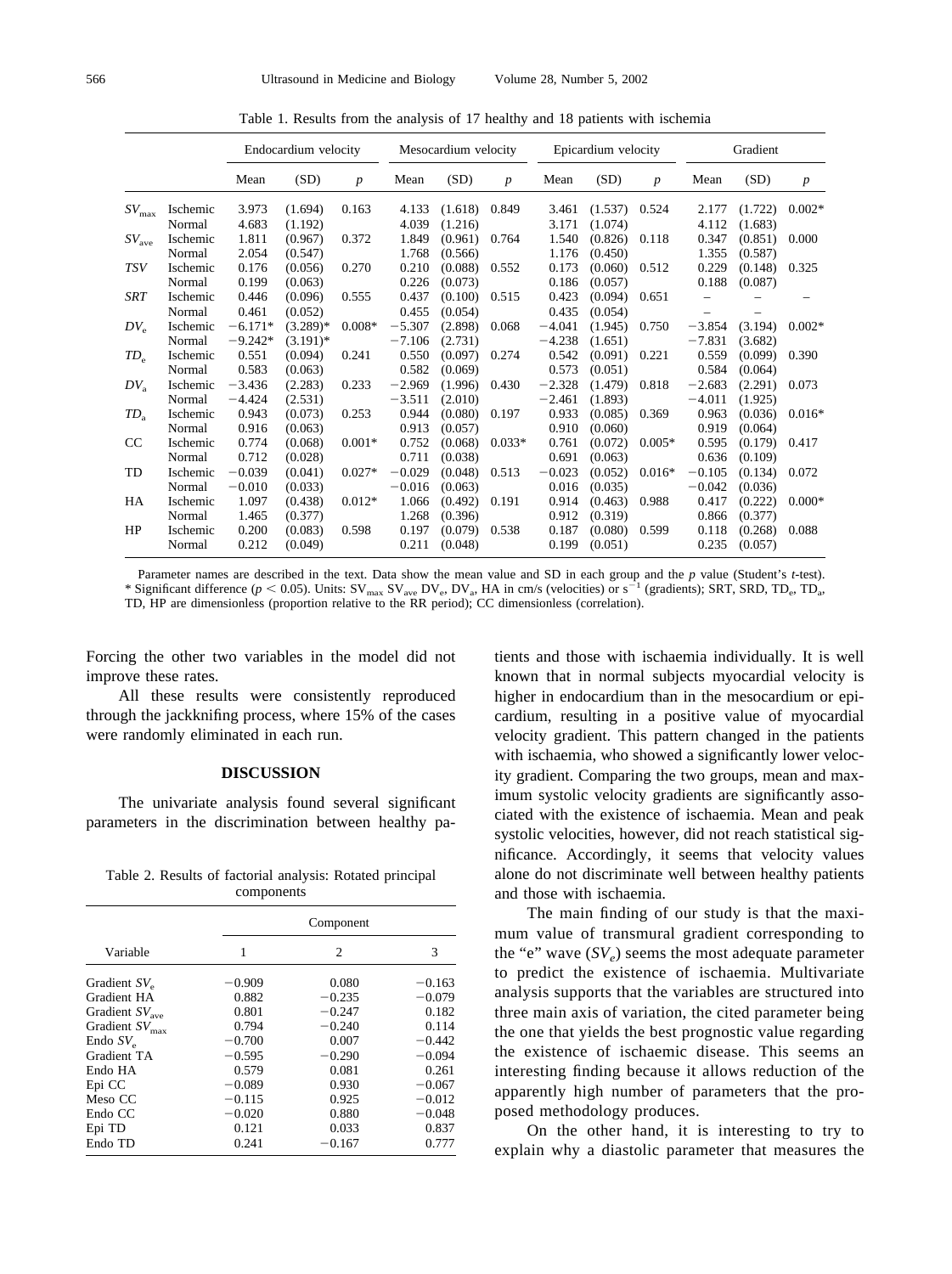gradient at the moment of the "e" wave resulted in being the most significant. Heart ischaemic disease is well known to impair diastolic myocardial wall motion of the left ventricle earlier than systolic contraction. Actually, the evaluation of left ventricle diastolic function has been largely used for the assessment of myocardial regions with reduced coronary perfusion (Bonow et al. 1985; Dawson and Gibson 1989; Garcia-Fernandez et al. 1999; Grossman 1990; Kondo et al. 1995; Ludbrook et al. 1981). It is interesting to remark that the "a" wave mostly depends on the atrial contraction, being less prone to show alterations in the transmural ventricular gradient than the "e" wave. Early diastolic relaxation is known to be an active phenomenon that takes place at higher energy expenditure than passive late diastolic motion. This may constitute the physiologic basis underlying our findings of a low "e" wave velocity as the most sensitive sign of hypoperfusion. This observation of an altered diastolic "e" wave in ischaemic left ventricular wall segments is also in agreement with previous experimental studies with pulsed-wave Doppler imaging (Garcia-Fernandez et al. 1999), observing decreased peak early diastolic velocity of the myocardial wall.

Recently, Derumeaux and colleagues analysed the utility of TDI to quantify the variation of endocardial and epicardial velocities during ischaemia in an experimental model (Derumeaux et al. 2000). They showed that ischemia caused a significant and comparable reduction in endocardial and epicardial systolic velocities in the anterior wall with the disappearance of the velocity gradient. Our results mostly confirm their findings, having detected this reduction in endocardial systolic velocities and systolic velocity gradient in ischemia, although we did not find the same reduction in epicardium. This may be in relation with the severity of the ischemia (transmural or not transmural ischemia or infarct).

Cycle parameters, intended to assess the phase of the velocity curves, were not good predictive variables and most of them did not even reach significance in the univariate analysis. Our implementation of these measurements roughly followed the ones that previously had reported good results using integrated backscatter curves (Fitzgerald et al. 1987; Milunski et al. 1989; Sagar et al. 1987; Schecter et al. 1996). These parameters do not seem optimal for the purpose of detecting ischaemia with TDI. A possible explanation may lie in the different shape of the curves obtained from integrated backscatter, which are smoother and show a more regular pattern within the cycle.

In this study, echocardiograms were only performed at rest. Although ischaemia is better diagnosed with stress echocardiography, it has also been detected at rest

(Ghali et al. 1991; Perrone et al. 1991). If the quantitative procedure proposed combined with stress interventions could improve diagnostic accuracy remains to be determined.

The high classification rates obtained must be carefully interpreted, as they regard the same data set used to calculate the logistic regression. Future validation of these figures on independent data sets is required.

Limitations of our clinical study are the possibly imperfect matching between groups and the low number of cases studied. This number, however, has proven to be enough to assess the significance of the individual parameters, and to construct a stable multivariate model. Nevertheless, new independent studies recruiting more patients could confirm our results, also contributing to define cut-off values for the parameters.

Another limitation is that we have restricted the analysis to a single segment in the posterior wall, since velocity obtained from M-mode images is only accurate when the ultrasound beam is perpendicular to the myocardium. The basal segment of the posterior wall is the one that best fulfills this condition. We have also restricted the analysis to a single pathology (ischaemic heart disease). It could be conceivable that for other pathologies or segments, other parameters might result more adequate than the ones described here.

The preprocessing techniques applied showed to be very useful in fixing up non-optimum studies. However, as with any echocardiographic technique, a very low quality echo image limits the possibility of obtaining quantitative assessment of ischaemic left ventricular segments in patients with coronary artery disease.

The study of the ventricular wall segmented in three layers that roughly correspond to the endocardium, mesocardium and epicardium, seems appropriate, although a division in more layers, intended to allow for finer relative stress measurements, has been proposed (Marcos-Alberca et al. 2001).

# **CONCLUSIONS**

The software package developed can be used in a clinical environment, providing objective measurements. The proposed methodology provides parameters that allow discrimination between healthy and abnormal myocardial tissue. The statistical analysis performed has proved that any single parameter related to the gradient intensity, particularly the maximum gradient at the moment of the "e" wave, provides meaningful clinical information. Adding additional parameters does not improve the diagnostic performance. The rate of correct classification reached 79.1% (sensitivity 82.6%, specificity 76.0%) on the same data set used for the analysis.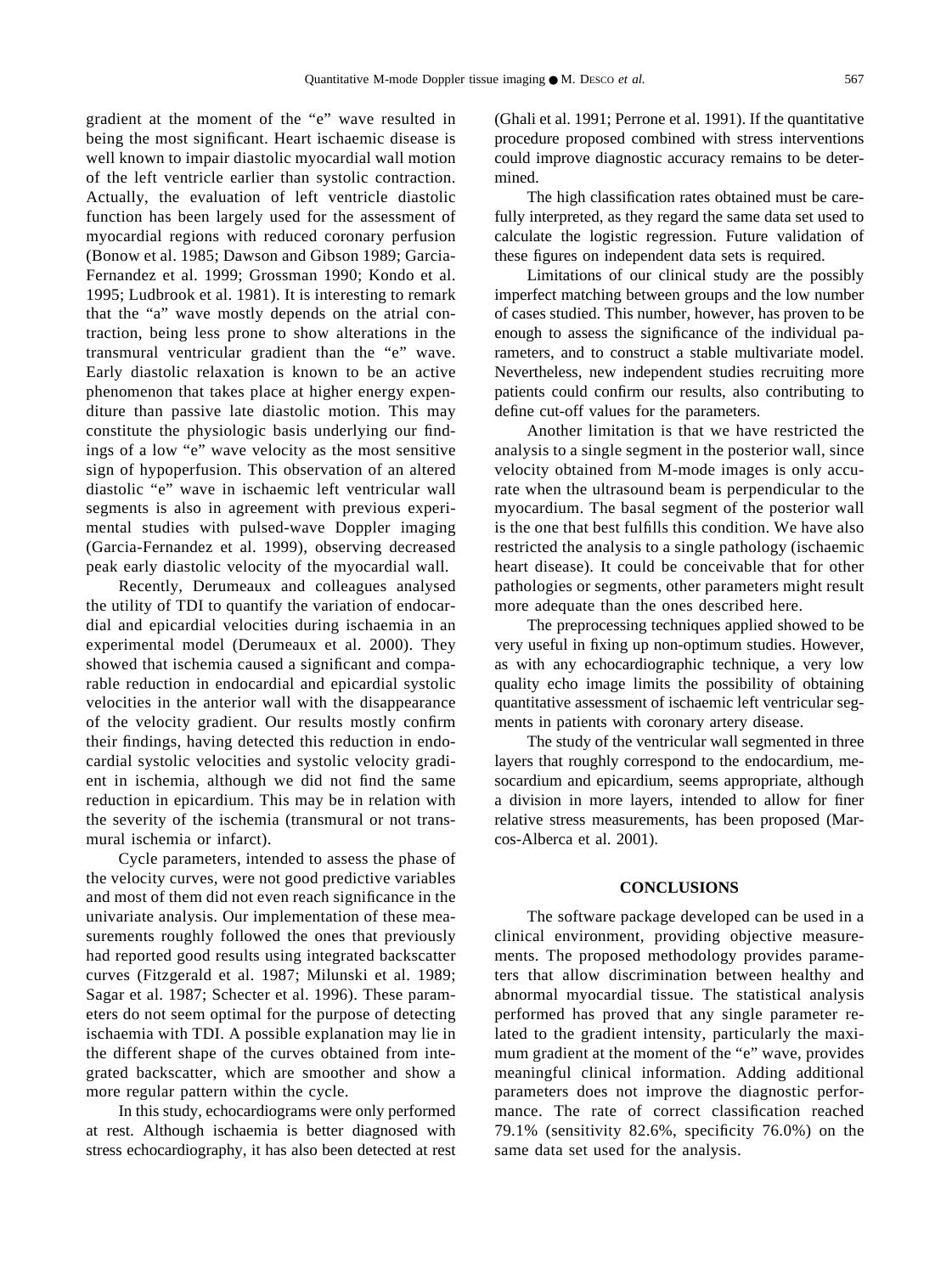Further studies using modifications of the technique (other pathologies, different views, pharmacological or stress interventions, etc.) are warranted.

*Acknowledgements*—This work has been partially supported by grants from Comunidad de Madrid (III-PRICYT), Fondo de Investigaciones Sanitarias (00/0036), CICYT (99/1085-C02) and also with funds from a research contract with Acuson (A Siemens Company).

### **REFERENCES**

- Bonow RO, Vitale DF, Bacharach SL, et al. Asynchronous left ventricular regional function and impaired global diastolic filling in patients with coronary artery disease: Reversal after coronary angioplasty. Circulation 1985;71:297–307.
- Dawson JR, Gibson DG. Left ventricular filling and early diastolic function at rest and during angina in patients with coronary artery disease. Br Heart J 1989;61:248–257.
- Derumeaux G, Cochonneau O, Douillet R, Cribier A, Letac B. Comparison of myocardial velocities by tissue color Doppler imaging in normal subjects and in dilated cardiomyopathy. Arch Mal Coeur Vaiss 1997;90:773–778.
- Derumeaux G, Ovize M, Loufoua J, et al. Doppler tissue imaging quantitates regional wall motion during myocardial ischemia and reperfusion. Circulation 1998;97:1970–1977.
- Derumeaux G, Ovize M, Loufoua J, et al. Assessment of nonuniformity of transmural myocardial velocities by color-coded tissue Doppler imaging: Characterization of normal, ischemic, and stunned myocardium. Circulation 2000;101:1390–1395.
- Desco M, Antoranz JC. Technical principles of Doppler tissue imaging. In: García-Fernández MA, Zamorano JL, Azevedo J, eds. Technical principles of Doppler tissue imaging. New York: McGraw-Hill, 1997.
- Desco M, Antoranz C, García-Fernández MA. Quantitative analysis of colour-coded Doppler tissue images. In: Lemke HU, Inamura K, Farman AG, eds. Computer assisted radiology CAR'96. Amsterdam: Elsevier Science, 1996:1004.
- Donovan CL, Armstrong WF, Bach DS. Quantitative Doppler tissue imaging of the left ventricular myocardium: Validation in normal subjects. Am Heart J 1995;130:100–104.
- Fitzgerald PJ, McDaniel MD, Rolett EL, Strohbehn JW, James DH. Two-dimensional ultrasonic tissue characterization: Backscatter power, endocardial wall motion, and their phase relationship for normal, ischemic, and infarcted myocardium. Circulation 1987;76: 850–859.
- Fleming AD, McDicken WN, Sutherland GR, Hoskins PR. Assessment of colour Doppler tissue imaging using test-phantoms. Ultrasound Med Biol 1994a;20:937–951.
- Fleming AD, Xia X, McDicken WN, Sutherland GR, Fenn L. Myocardial velocity gradients detected by Doppler imaging. Br J Radiol 1994b;67:679–688.
- Gallagher KP, Osakada G, Hess OM, et al. Subepicardial segmental function during coronary stenosis and the role of myocardial fiber orientation. Circ Res 1982;50:352–359.
- Gallagher KP, Stirling MC, Choy M, et al. Dissociation between epicardial and transmural function during acute myocardial ischemia. Circulation 1985;71:1279–1291.
- Garcia-Fernandez MA, Azevedo J, Moreno M, et al. Regional diastolic function in ischaemic heart disease using pulsed wave Doppler tissue imaging. Eur Heart J 1999;20:496–505.
- García-Fernández MA, Zamorano JL, Azevedo J. Doppler tissue imaging. New York: McGraw-Hill, 1997.
- Garot J, Derumeaux GA, Monin JL, et al. Quantitative systolic and diastolic transmyocardial velocity gradients assessed by M-mode colour Doppler tissue imaging as reliable indicators of regional left ventricular function after acute myocardial infarction. Eur Heart J 1999;20:593–603.
- Garot J, Diebold B, Derumeaux G, Gueret P. Alterations of left ventricular mechanics after anterior myocardial infarction. Quantitative analysis by tissue Doppler echocardiography. Arch Mal Coeur Vaiss 2000;93:1211–1220.
- Ghali JK, Kadakia S, Cooper RS, Liao YL. Bedside diagnosis of preserved versus impaired left ventricular systolic function in heart failure. Am J Cardiol 1991;67:1002–1006.
- Gorcsan J III, Strum DP, Mandarino WA, Gulati VK, Pinsky MR. Quantitative assessment of alterations in regional left ventricular contractility with color-coded tissue Doppler echocardiography. Comparison with sonomicrometry and pressure-volume relations. Circulation 1997;95:2423–2433.
- Grossman W. Diastolic function and heart failure: An overview. Eur Heart J 1990;11(Suppl. C):2–7.
- Guth B, Savage R, White F, et al. Detection of ischemic wall dysfunction: Comparison between M-mode echocardiography and sonomicrometry. Am Heart J 1984;107:449–457.
- Jacob G, Noble JA, Mulet-Parada M, Blake A. Evaluating a robust contour tracker on echocardiographic sequences. Medi Image Anal 1999;3:63–76.
- Jamal F, Szilard M, Kukulski T, et al. Changes in systolic and postsystolic wall thickening during acute coronary occlusion and reperfusion in closed-chest pigs: Implications for the assessment of regional myocardial function. J Am Soc Echocardiogr 2001;14: 691–697.
- Kondo H, Masuyama T, Ishihara K, et al. Digital subtraction highframe-rate echocardiography in detecting delayed onset of regional left ventricular relaxation in ischemic heart disease. Circulation 1995;91:304–312.
- Ledesma-Carbayo M, Malpica N, Desco M, et al. Quantitative intramyocardial M-Mode DTI analysis. In: S Loncaric Ed. Proceedings of IWISPA 2000. Pula, Croatia, 2000:133–138.
- Loupas T, McDiccken WN, Allan PL. An adaptive weighted median filter for speckle suppresion in medical ultrasonic images. IEEE Trans Circ Syst Vid 1989;36:129–135.
- Ludbrook PA, Byrne JD, Tiefenbrunn AJ. Association of asynchronous protodiastolic segmental wall motion with impaired left ventricular relaxation. Circulation 1981;64:1201–1211.
- Madrigal M. Diseño de fantomas para ecocardiografía Doppler. MA thesis. Madrid: Universidad Politécnica de Madrid, 2000:230.
- Malassiotis S, Strintzis MG. Tracking the left ventricle in echocardiographic images by learning heart dynamics. IEEE Trans Med Imaging 1999;18:282–291.
- Marcos-Alberca P, García-Fernández MA, Desco M, et al. Intramyocardial analysis of regional systolic and diastolic function in ischemic heart disease with Doppler tissue imaging: Role of the different myocardial layers. J Am Soc Echocardiogr 2002;15:99–108.
- Milunski MR, Mohr GA, Wear KA, et al. Early identification with ultrasonic integrated backscatter of viable but stunned myocardium in dogs. J Am Coll Cardiol 1989;14:462–471.
- Miyatake K, Yamagishi M, Tanaka N, et al. New method for evaluating left ventricular wall motion by color-coded tissue Doppler imaging: In vitro and in vivo studies. J Am Coll Cardiol 1995;25:717–724.
- Palka P, Lange A, Fleming AD, et al. Doppler tissue imaging: Myocardial wall motion velocities in normal subjects. J Am Soc Echocardiogr 1995;8:659–668.
- Pellerin D, Berdeaux A, Cohen L, et al. Comparison of 2 myocardial velocity gradient assessment methods during dobutamine infusion with Doppler myocardial imaging. J Am Soc Echocardiogr 1999; 12:22–31.
- Perrone F, Bacharach S, Dilsizian V, Bonow R. Impaired left ventricular filling and regional diastolic asynchrony at rest in coronary artery disease and relation to exercise-induced myocardial ischaemia. Am J Cardiol 1991;67:356–360.
- Rabben SI, Torp AH, Stoylen A, et al. Semiautomatic contour detection in ultrasound M-mode images. Ultrasound Med Biol 2000;26:287– 296.
- Sabbah HN, Marzilli M, Stein PD. The relative role of subendocardium and subepicardium in left ventricular mechanics. Am J Physiol 1981;240:H920–H926.
- Sagar KB, Rhyne Tl, Warltier DC, Pelc L, Wann LS. Intramyocardial variability in integrated backscatter: Effects of coronary occlusion and reperfusion. Circulation 1987;75:436–442.
- Santos A, Ledesma-Carbayo MJ, Malpica N, et al. Accuracy of heart strain rate calculation derived from Doppler tissue velocity data. In: